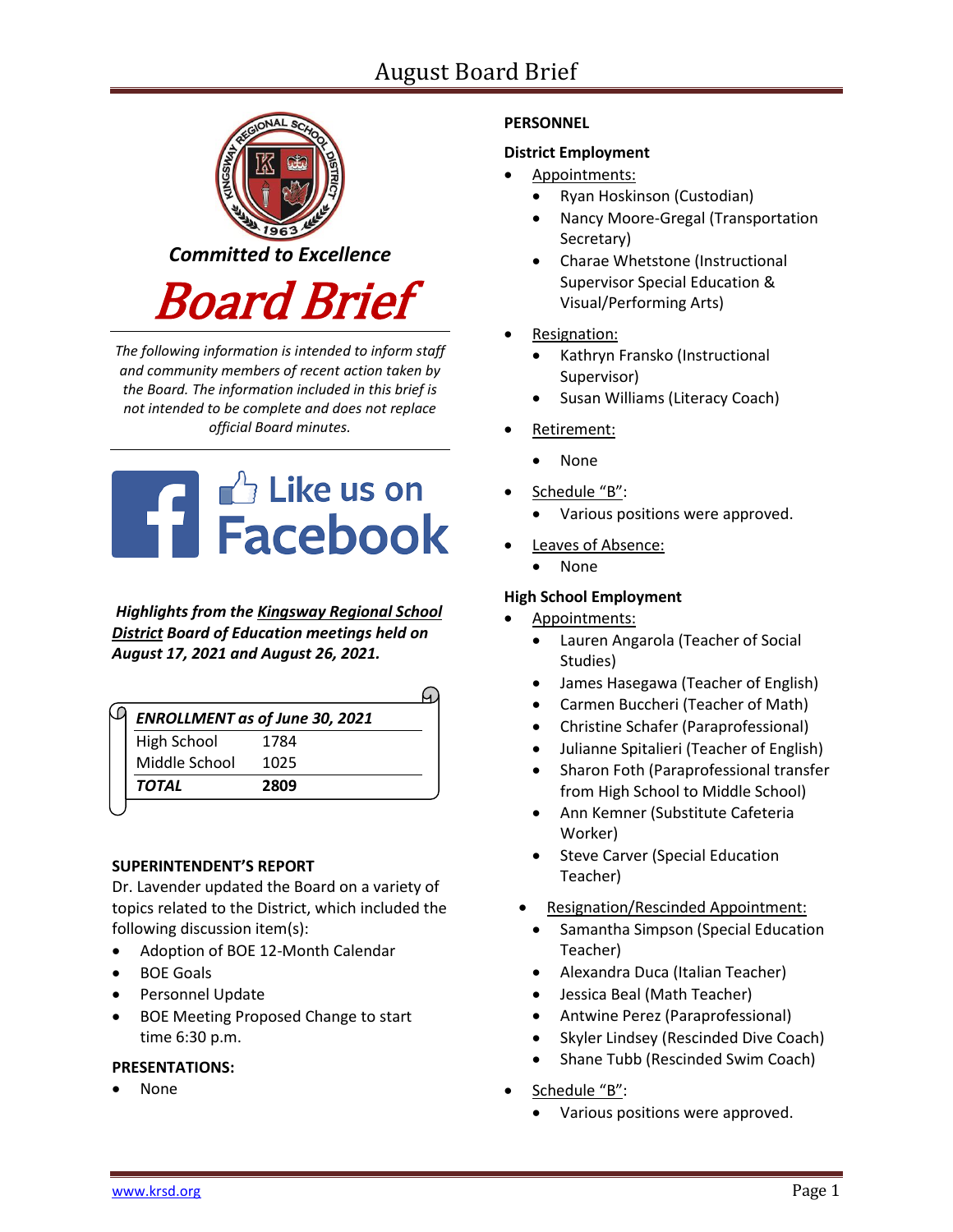# BOARD BRIEF August

- Leaves of Absence:
	- Rebecca Popp (ELA Teacher)
	- Employee 4269 (Teacher)

# **Middle School Employment**

- Appointments:
	- Michelle Neigut (LTS Teacher of Special Education)
	- Jennifer Earley (Secretary to Guidance/CST/Health Office)
- Resignation/Rescinded Appointment:
	- Victoria Battelini (Special Education Teacher)
	- **•** Kimberly Schmirsky (Rescinded position Secretary to Guidance/CST/Health)
	- Lauren Kerr (Special Education Teacher)
- Schedule "B":
	- Various positions were approved.
- Leaves of Absence:
	- Sharon Young (Paraprofessional)

# **FIELD/ TRIPS/ASSEMBLIES**

- **8/19/2021.** The Girls Tennis Team will have a tennis scrimmage in Ocean City, NJ.
- **8/31/2021.** The Boys Soccer Team will have a soccer scrimmage in Ocean City, NJ.
- **9/3/2021.** The Varsity Football Team will host fan busses to travel to Rutgers University for Kingsway's Rumble at the Raritan Football Game.
- **9/7/2021 - 1/28/2021.** The STEP Program will have Structured Learning Experience (SLE) Trips to Acme, Petals & Paints, Rosie's Farm Market and Cinder Bar.
- **10/5/2021.** The Boys Soccer Team will have a soccer game in Chester, PA.
- **6/16/2022.** The Class of 2022 will travel to Six Flags, Great Adventure in Jackson, NJ for their Senior Day Class Trip.

# **FUNDRAISERS**

 **9/1/2021 to 9/15/2021**. The HS Field Hockey Team will sell gourmet popcorn to raise funds for Bownet goals, warmup shirts, banquet and senior gifts and game.

- **9/2/2021 to 10/16/2021.** The Class of 2022 will sell homecoming T-Shirts to raise funds for the 2022 Senior Prom.
- **8/23/2021 to 9/3/2021.** The Girl's Volleyball Team will sell cookie dough to raise funds for their team banquet, senior gifts, warmups and sweatshirts.
- **10/12/2021 to 10/15/2021.** The MS Reading Incentive Program will have a Scholastic Book Fair to raise funds for their field trip to Hershey Park.
- **10/17/2021 to 10/21/2021**. The MS Renaissance Program will raise funds for program activities at a Dine & Donate event at The Village Pub in Swedesboro, NJ.
- **12/6/2021 to 12/10/2021.** The MS VP Advisory Committee will host a toy donation drive to collect toys for Toys for Tots.
- **12/8/2021 to 12/22/2021.** The HS Business Club will host a Dodgeball Tournament and sell pretzels and water during the event to raise funds for DECA Registration fees.
- **12/23/2021.** The Dragons Helping Dragons Program will have a Staff only dress down day.
- **6/1/2022.** The Dragons Helping Dragons Program will sell pretzels and water at the MS Band Concert.
- **6/9/2022.** The Dragons Helping Dragons Program will sell pretzels and water at the MS Chorus Concert.

# **EMERGENCY DRILLS/CALLS**

| School/ Date  | <b>Time</b>     | <b>Drill</b>      |
|---------------|-----------------|-------------------|
| MS 07/26/2021 | Start: 10:36 AM | Evacuation        |
|               | End: 10:55 AM   | Drill             |
| MS 07/28/2021 | Start: 10:15 AM | Fire Alarm        |
|               | End: 10:18 AM   | <b>Testing</b>    |
| HS 07/26/2021 | Start: 10:35 AM | Evacuation        |
|               | End: 10:55 AM   | Drill             |
| HS 07/28/2021 | Start: 08:55 AM | <b>Fire Drill</b> |
|               | End: 09:57 AM   |                   |